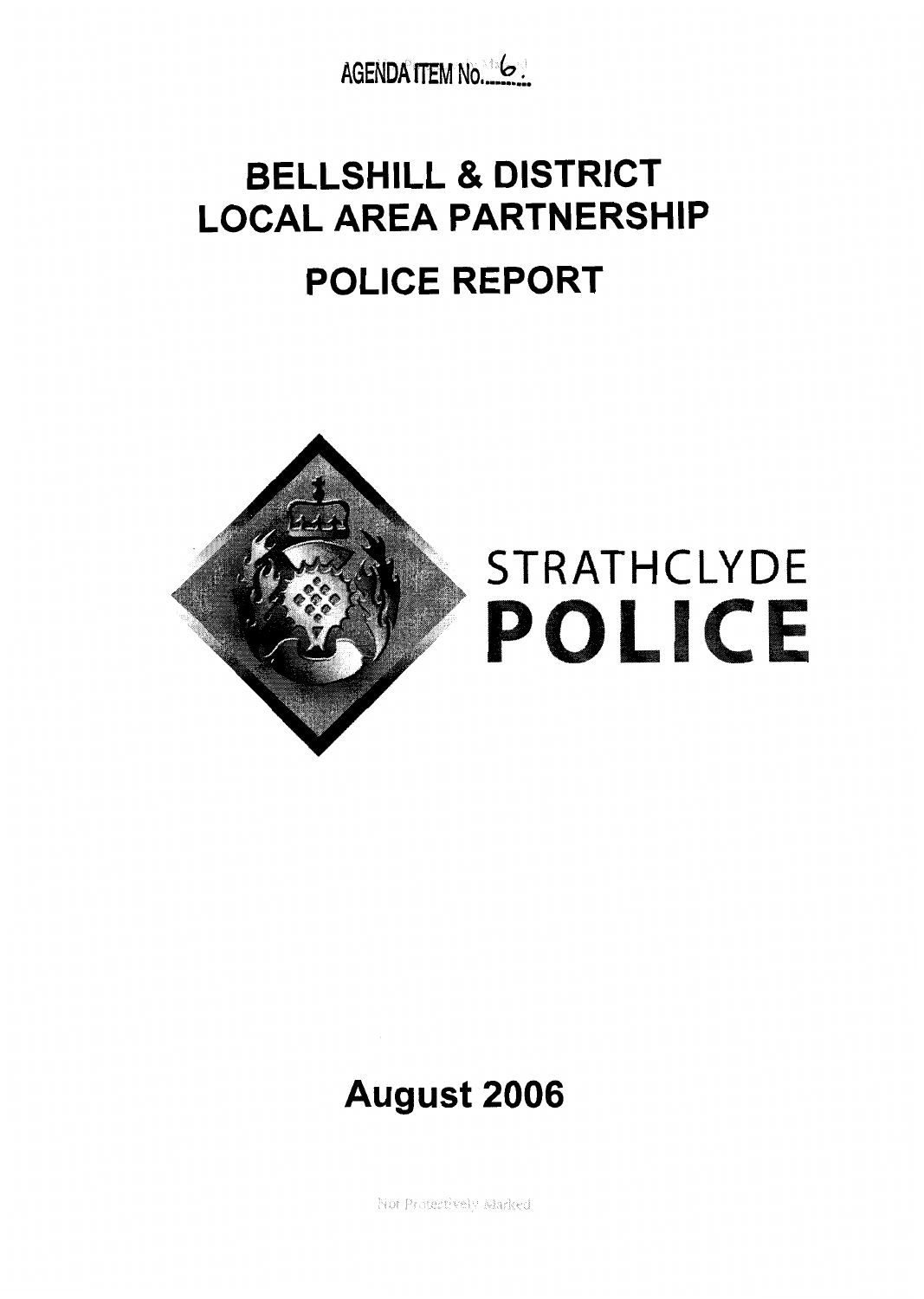#### **Introduction**

Strathclyde Police is committed to reducing crime and disorder in our local communities, and is actively engaged in a Multi -Agency approach to address local issues at source, to improve the quality of life of residents and visitors alike, providing safer streets, schools, recreational and working environments.

Recent months have seen many successes, one of which is the highly successful Sub Divisional "Quality of Life Unit" that investigates all Vandalism and issues at licensed premises, Resultantly, Bellshill Sub Division has the highest detection rate in the Strathclyde Police area for the crime of Vandalism, which currently stands at 32.2% compared to the Force average of 19.2%. This has been achieved by thorough investigation all reports of malicious damage, and by identifying new damage that would otherwise have gone unreported. Invaluable intelligence information has also been gleaned in relation to those individuals within the community who continually graffiti, and those who are involved in gangs and their respective markings or "Tags". This information has assisted in identifying and prosecuting offenders. The Quality of Life Unit have also worked closely with North Lanarkshire Council Environmental Department which has enabled the more offensive graffiti to be safely removed at the earliest opportunity.

The allocation of Regeneration Funding from North Lanarkshire Council has increased the number of patrols which can be undertaken in particular areas and enabled additional police initiatives to be put in place to tackle such issues as alcohol abuse, and youth disorder with some very successful youth diversionary schemes.

Throughout the Bellshill Sub-Division the main issue which generates the highest demand on policing resources is that of youth disorder. There are particular areas within each ward which are periodically subject to youths congregating and generally causing annoyance, and as such those listed under "On going police Issues" are listed at this time only to give an indication of the extent of the problem and not as a definitive guide to all disorder,

Whilst this report gives a very brief overview of each ward area, it is important that the Strategic aspect to this meeting is not lost by looking at retrospective issues, and to that end I would like to propose that the following two areas be considered for further discussion at this forum from the Local Area Partnership perspective with a view to developing a way forward.

#### **Strategic Issues**

• Planning Policy – Construction of play parks in residential areas.

This can be a highly emotive issue, as some form of play provision must be provided for children and teenagers whilst balancing the need for residents to go about their lives unhindered by the anti-social behaviour aspects of a small proportion of youths.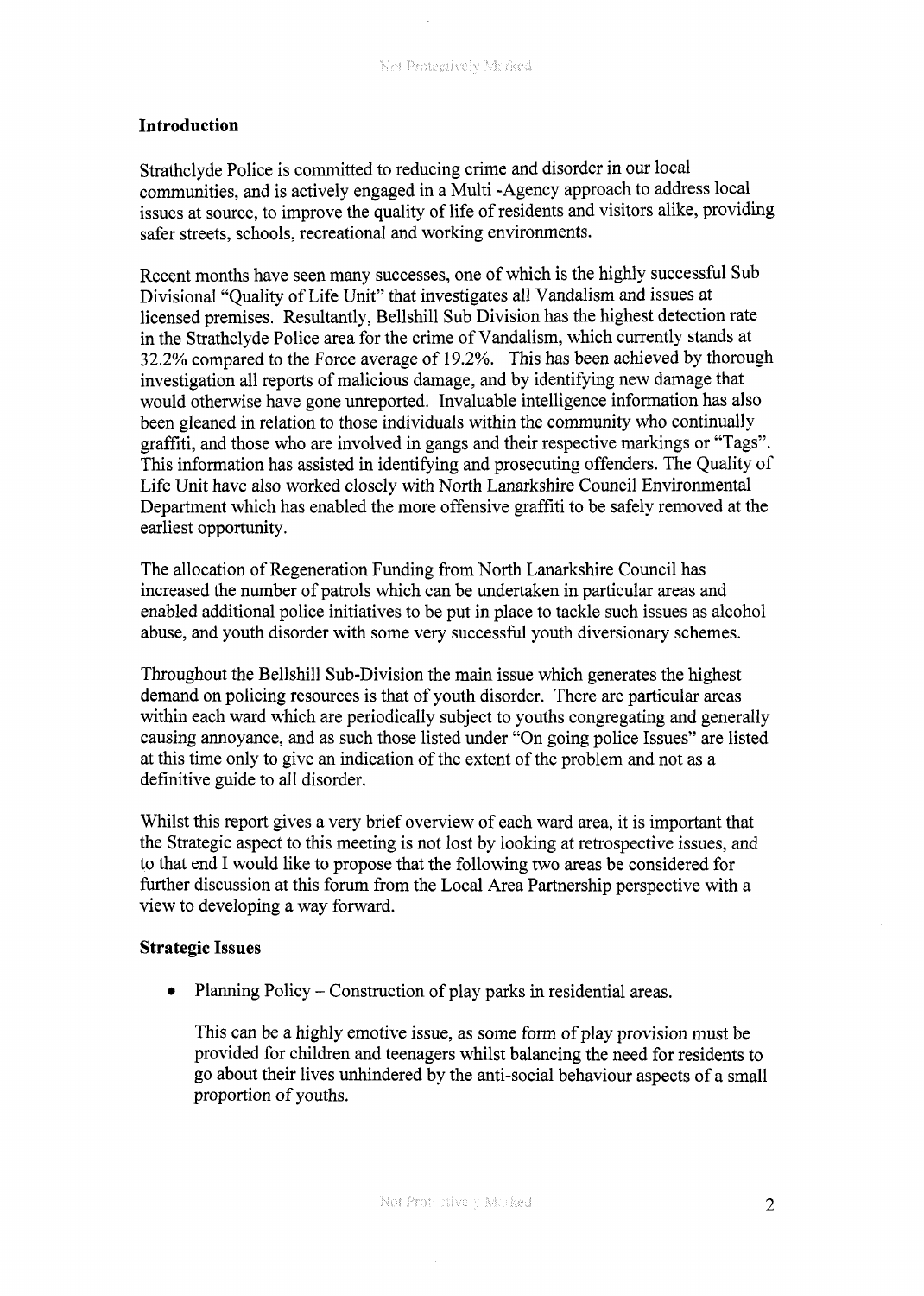Provision of Youth Diversion Schemes

Whilst there are many success stories regarding the provision of youths clubs and other diversionary activities, it has become apparent that the majority, if not all of these activities take place on Weekdays with occasional activities being planned for a Friday evening. There is a need to examine how the capacity of voluntary organisations as well as council led activities can be expanded or directed to increase such provision on Friday and particularly Saturday evenings.

Quad Bikes and Trail Bikes  $\bullet$ 

> There continues to be numerous complaints regarding the illegal use of trail/quad bikes in Bellshill Sub Division. Whilst efforts continue to detect offenders, realistically officers on foot and pedal cycles are not best placed to undertake this task alone, and generally high profile policing only deters offenders whilst officers are in the immediate vicinity. The use of police offroad motorcyclists and the police helicopter can assist in detecting offenders however there is a high demand for these services throughout the Force area, and once again they are only a deterrent whilst actually operating in the area. There is obviously room for further debate on how we along with our partner agencies can best address this issue at a strategic level.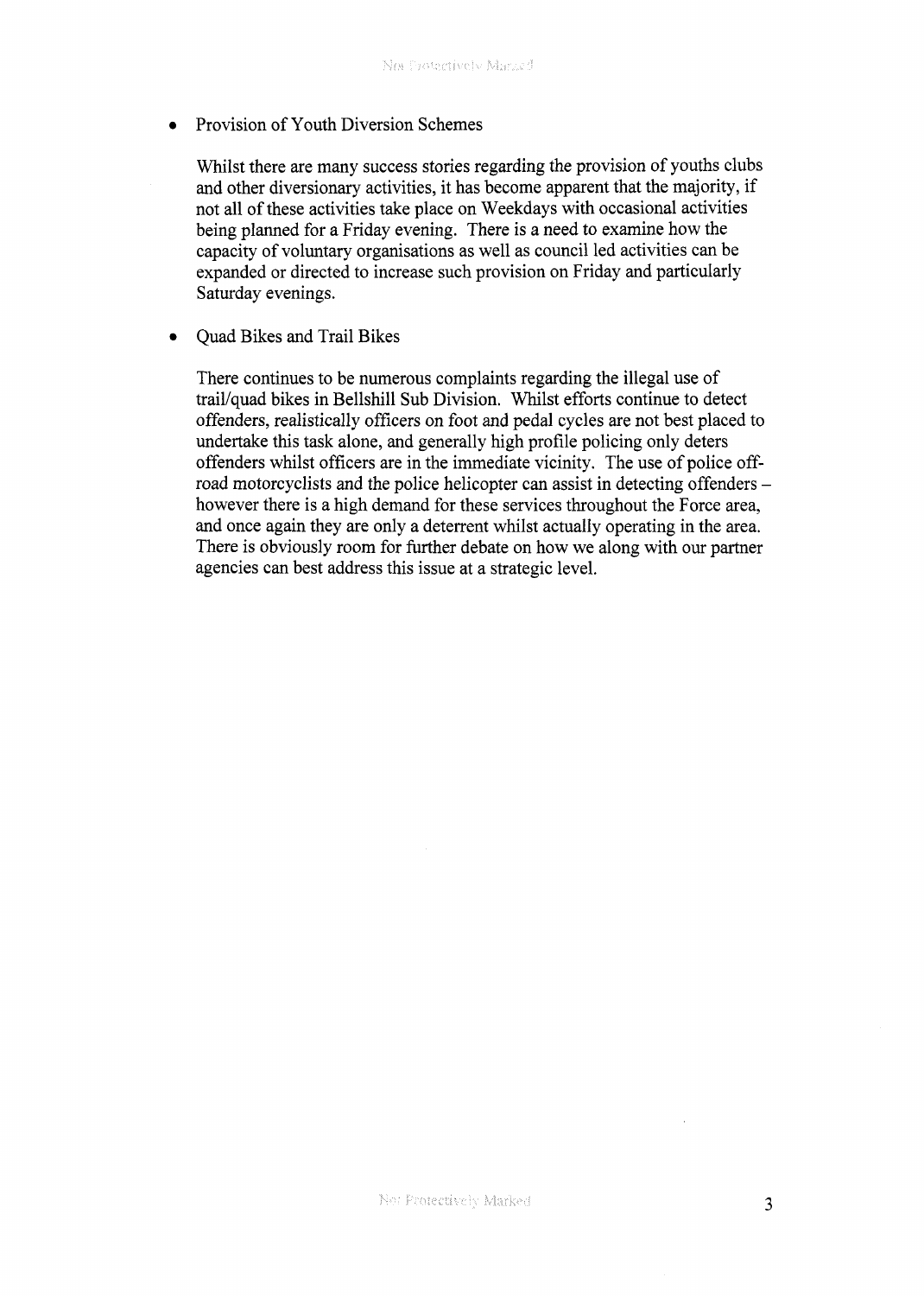#### **Ward 21 Tannochside**

#### **On Going Police Issues**

General youth disorder particularly in the area of the shopping precinct area at Old Edinburgh Road.

#### **On Going Initiatives**

Regular patrols of the area by both core shift and community officers. Community officers in partnership with the NLC Community wardens have arranged a half day when they will be working together within the ward and will have a mobile police office to allow residents to pass on their concerns and ideas.

#### **Ward 22 Fallside**

#### **On Going Police Issues**

Youths drinking in the various lanes between residential properties.

#### **On going Initiatives**

An area which is subject of attention by the Quality of Life Unit Officers, who also operate in plain clothes to detect offenders

#### **Ward 23 Viewpark**

#### **On Going Police Issues**

Youth disorder and vandalism.

#### **On going Initiatives**

There continues to be regular patrols of the area of the area by both core shifts and community officers. Community officers in partnership with the NLC Community wardens have arranged day when they will be working together within the ward and will have a mobile police office to allow residents to pass on their concerns and ideas.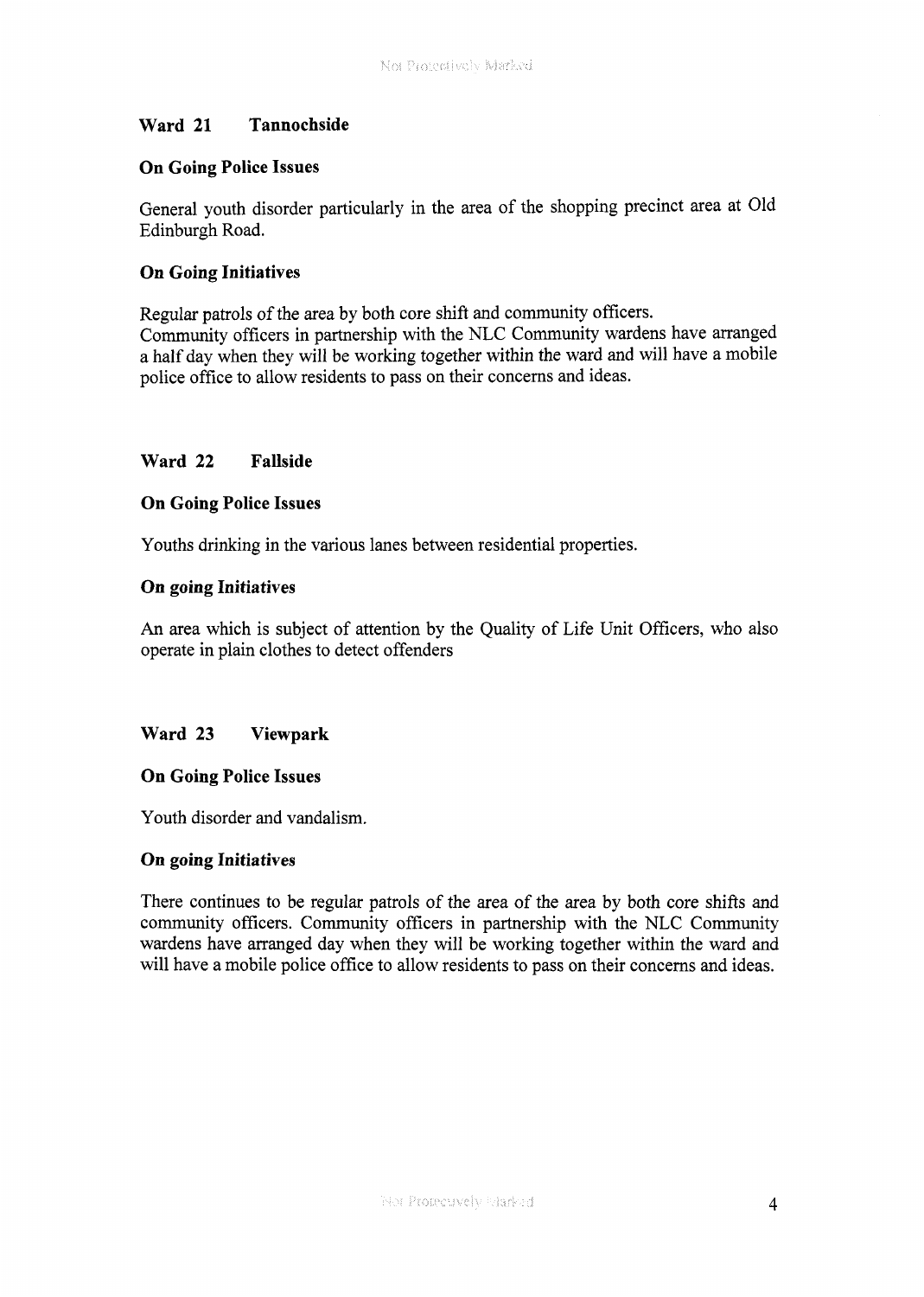#### **Ward 24 North Bellshill**

#### **On Going Police Issues**

Youths consuming alcohol in the common closes of Rockburn Crescent, Bellshill.

#### **On going Initiatives**

An area which is subject of attention by the Quality of Life Unit Officers, who also operate in plain clothes to detect offenders.

#### **Incidents of Note**

In response to numerous complaints from the residents of the flats at Flannigan Grove, Bellshill regarding persons making holes in the wooden fencing to make a short cut into the nearby garage shop, contact was made with the garage owners who have now constructed a metal fence preventing the access through the flats.

#### **Ward 25 Orbiston**

#### **On Going Police Issues**

Youth disorder in the area, particularly associated with youths coming and going from the "Bing" area.

#### **On going Initiatives**

A crime/incident analysis is underway by our Divisional Intelligence Unit in an effort to commence a long term policing action to address disorder issues which are prevalent throughout the area.

The area has also been subject of several reports to partner agencies and several improvements to the area are being considered such as the provision of better lighting to the Bing area.

#### **Ward 26 Mossend West** & **Thorndean**

#### **On Going Police Issues**

Complaints of Youth Disorder and Anti-Social behaviour in the Thorndean area.

#### **On going Initiatives**

An in depth analysis is underway in respect of the current disorder and anti-social behaviour in the Thorndean area, and in particular Milnwood (Sandy) Park. Once again a large area which borders the Orbiston area. The Jewel Scheme area will also be incorporated in the analysis of the Orbiston area (Ward *25)* being conducted by our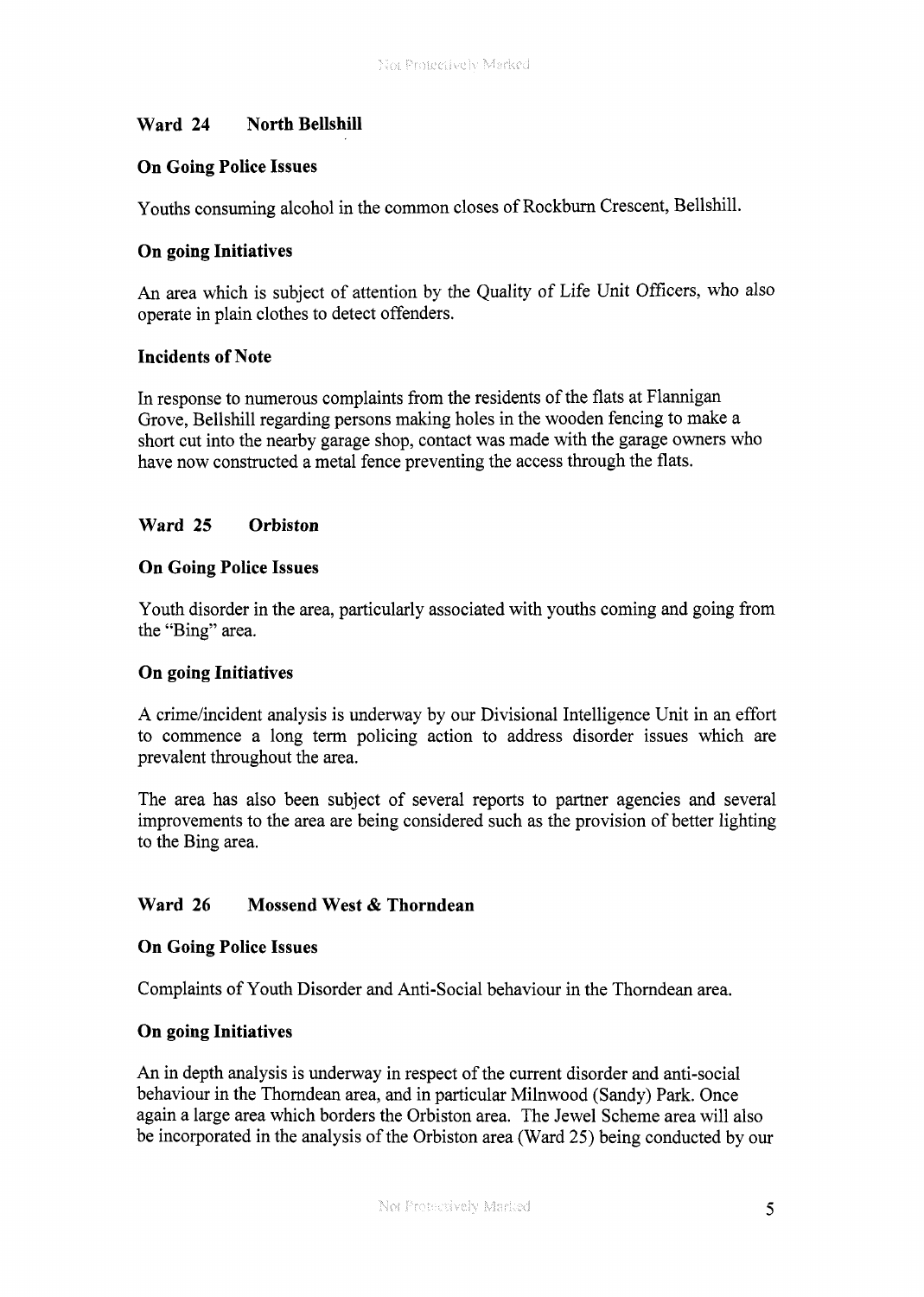Divisional Intelligence Unit and will form part of the long term action that will be raised when this analysis is complete.

#### **Ward 27 Holytown**

#### **On Going Police Issues**

Youth disorder at the footbridge over the **A723** between Shirrel Road and Law Drive. Use of off road bikes on the playing field and ground between Keir Hardie Sports Centre and Eurocentral.

#### **On going Initiatives**

Road Policing Department Off road motorcyclists have patrolled the area to discourage the use of bikes in the area. Known owners of bikes have been visited at their homes to inform them of the legalities and penalties of using off road bikes. Regular patrols in the area of the footbridge to discourage youths gathering.

#### **Ward 28 Mossend East** & **New Stevenston North**

#### **On Going Police Issues**

Complaints regarding youths drinking and adults using the swing park at Kirklee Road, Bellshill

#### **On going Initiatives**

Community Officers for the area providing regular patrols of the park at Kirklee Road.

#### Ward 29 Newarthill

#### **On Going Police Issues**

Youth disorder and vandalism.

#### **On going Initiatives**

Regular patrols are being carried out by core shift and community officers. Enquiries are ongoing in particular into the recent disorder in Silverburn Crescent and Armour Place, Newarthill.